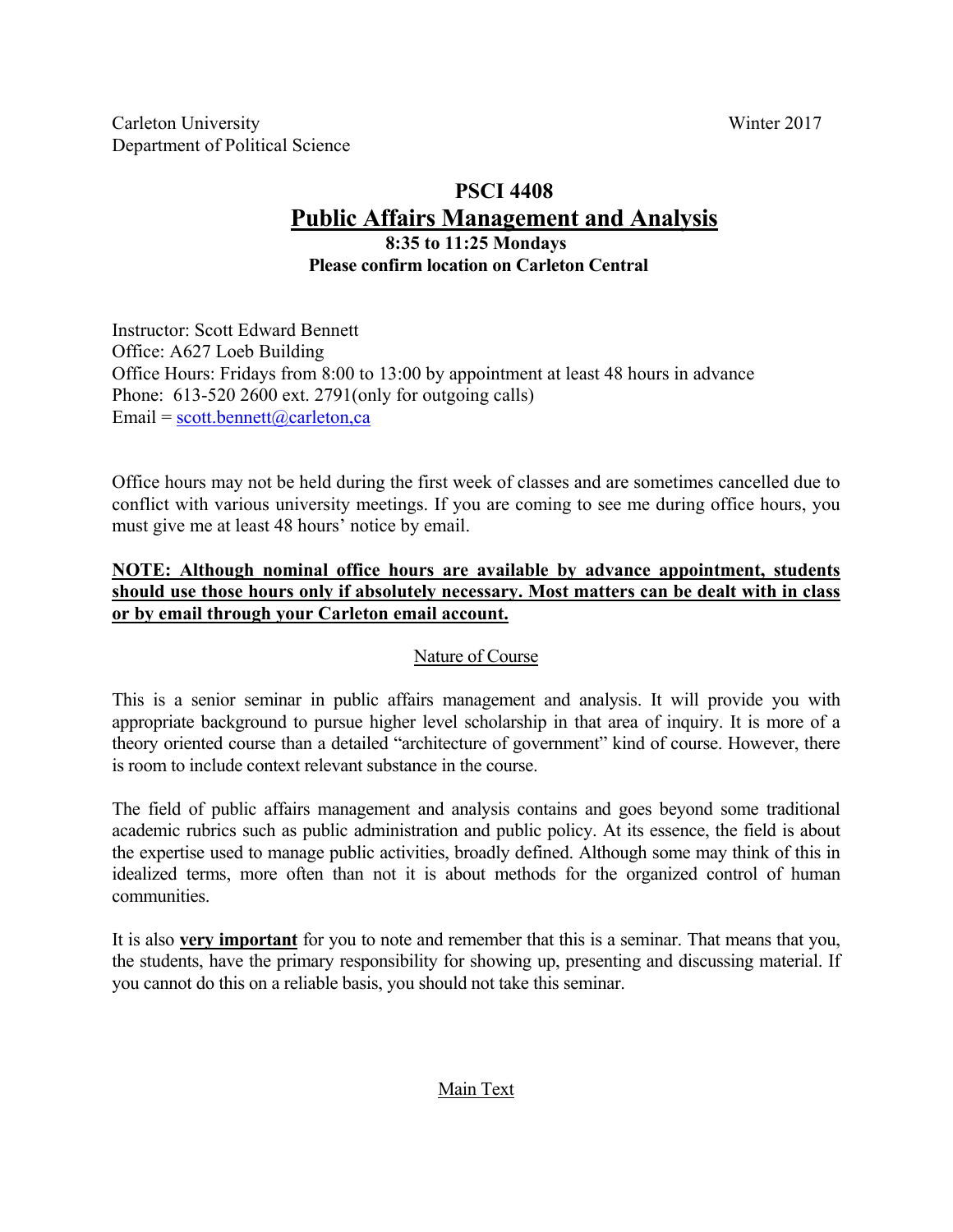The Public Administration Theory Primer (3rd Edition), Frederickson, Smith, Larimer & Licari Westview Press, 2016

You may want to purchase some of the books mentioned under topic 3 below, but it is not absolutely necessary.

Other sources are optional or on reserve.

| Grading and Preliminary Comments on Course Work |     |
|-------------------------------------------------|-----|
| Paper at End of Course (due April 3)            | 65% |
| Presentations of Readings                       | 25% |
| <b>Other Participation</b>                      | 10% |

Each student will be expected to take primary responsibility for one or two of the reading topics listed later. You will be presenting the relevant material to the class and, in effect, guiding the rest of the class in understanding that material. A student will likely be sharing each topic with one or two other students. More details on expectations in this area will be provided in class. One thing that is worth noting at this early point is that it will beneficial if students can blend Canadian and/or comparative examples into their presentations for the main text. The main text is relatively broad and theoretical, but this is the nature of the literature in the area. Substantive examples of interest to students are encouraged as complements to the basic readings, but students will have to develop this additional material.

Details relating to the paper due at the end of the course will be provided in class. You will be given some choice as to the topic of the paper.

"Other participation" marks mostly depend on showing up for seminars and participating to some degree in discussions.

### Main Topics

**Note that the instructor considers it to be bad pedagogy and probably bad administration to assign in advance specific dates to the coverage of specific topics. In general, we hope to reach topic 5 no later than week 7 of the course. However, this is an expectation that can be altered in light of student background, interests and progress. We will cover as many of the topics as is appropriate and possible in the order listed below.** 

**Note that we may have a class near the middle of the course that is devoted to discussion of your proposed papers.**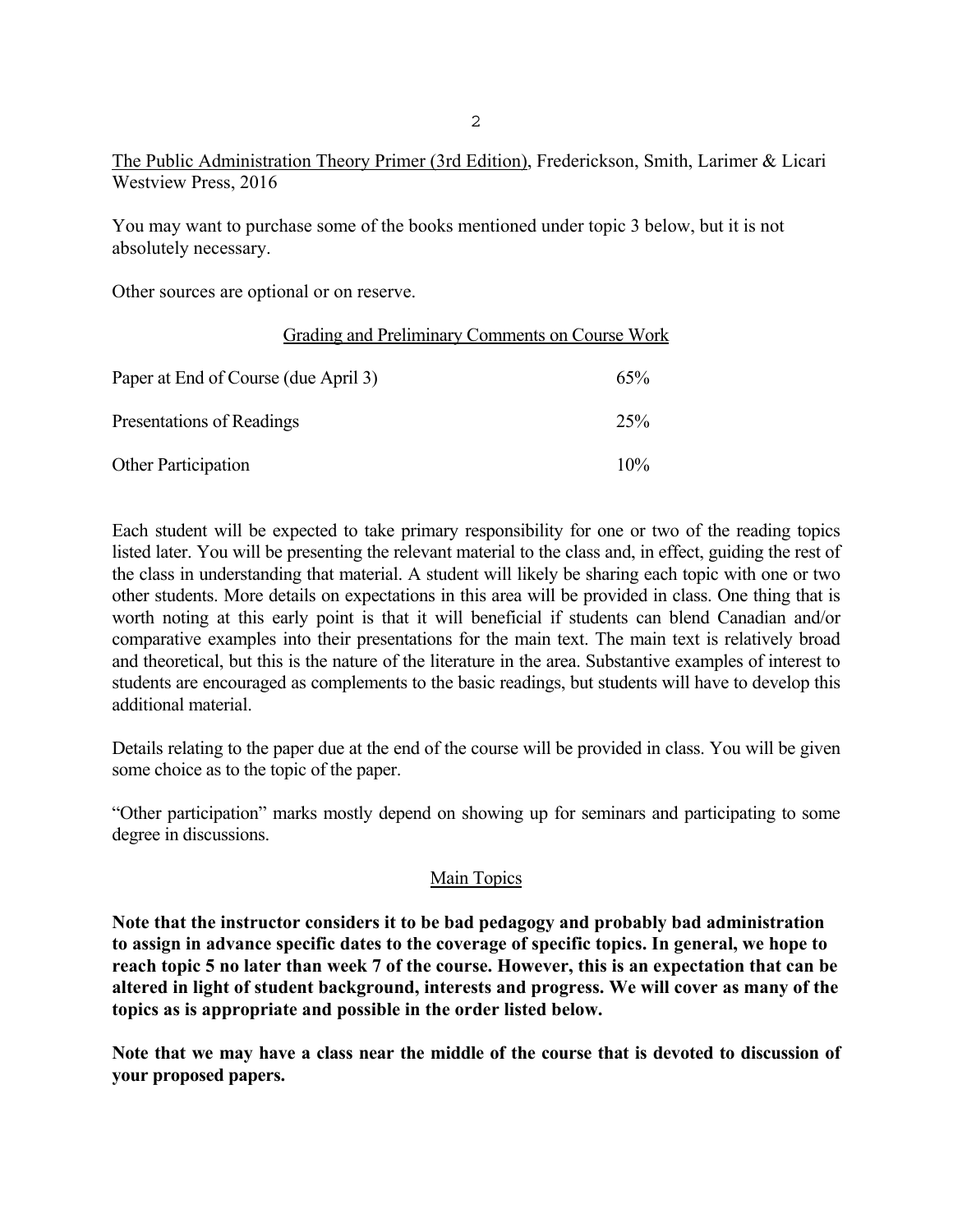1. Introduction to the Course

This is just a description and discussion of the mechanics of the course.

2. A Preliminary Discussion of Legacies and Biases to Determine the Perspectives of the Students

Here, we will have a fairly free discussion of a number of orienting questions that are foundational in the course. No readings are necessary at this point. Some of the questions of interest are:

- a. Is the legacy of traditional public administration and public policy overly idealized for the modern study of public affairs management?
- b. Is the legacy of traditional public administration and public policy well placed in an overall understanding of all type of institutions used in managing human communities?
- c. What are the practical dimensions of managing human communities? For example, elite negotiations, managing public opinion, organizations and policies.
- 3. The Historical Context of Managing States and Alternatives to Hierarchical States

This is to provide a very broad overview of the governance aspect of public affairs management and to indicate how limited or how varied approaches to managing human communities have been in various contexts and periods. The readings will be divided up among the participants.

The Origins of Political Order (primarily chapter 1, 29 and 30), Francis Fukuyama

Political Order and Political Decay (primarily chapters 1,2,3,35 and 36), Francis Fukuyama

Governing the Commons: The Evolution of Institutions for Collective Action (primarily chapters 1 and 6), Elinor Ostrom

4. The Possibilities of Theory

Frederickson, Smith, Larimer & Licari – Chapter 1

5. Theories of Political Control of Bureaucracy

Frederickson, Smith, Larimer & Licari – Chapter 2

6. Theories of Bureaucratic Politics

Frederickson, Smith, Larimer & Licari – Chapter 3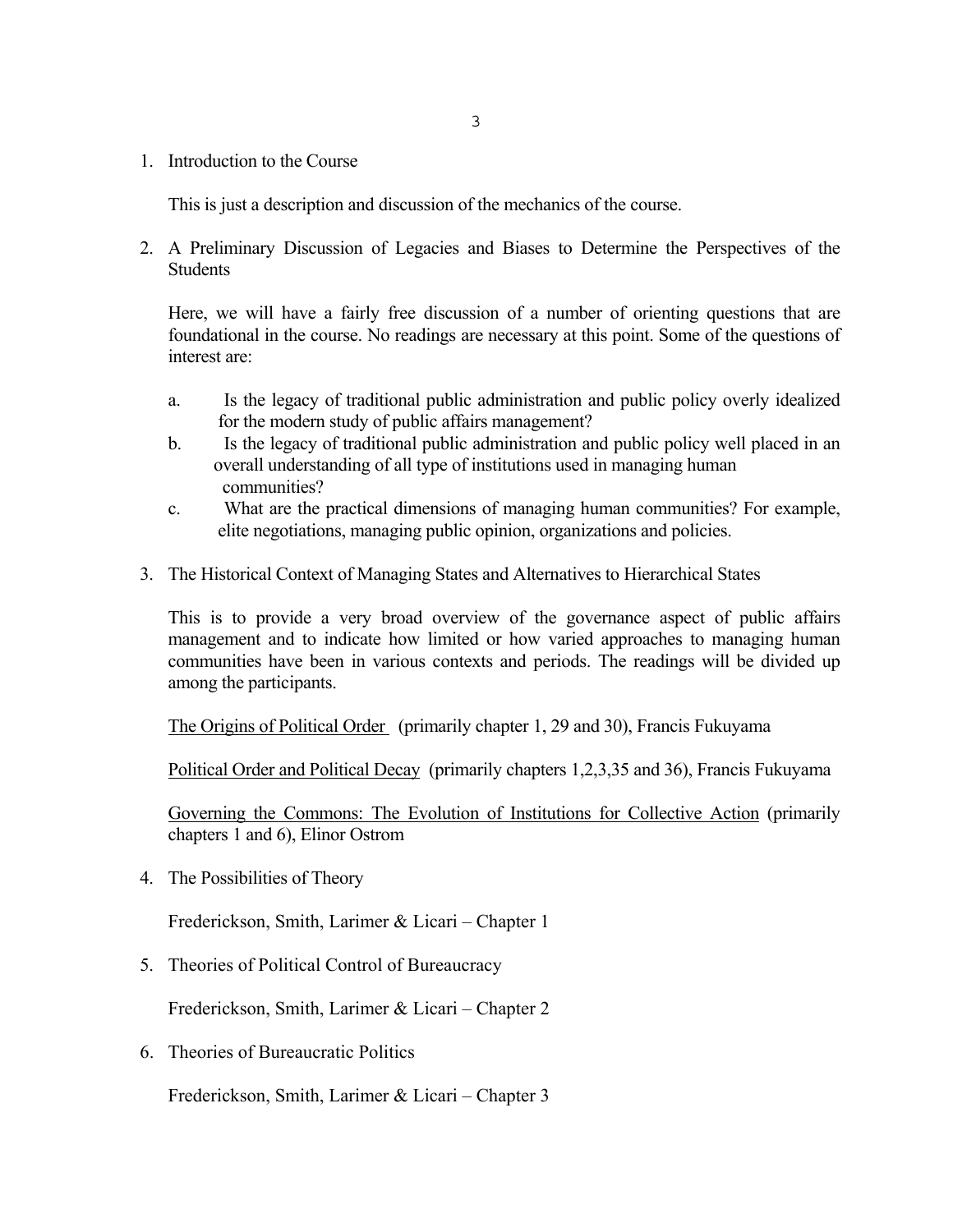7. Public Institutional Theory

Frederickson, Smith, Larimer & Licari – Chapter 4

- 8. Theories of Public Management Frederickson, Smith, Larimer & Licari – Chapter 5
- 9. Post Modern Theory

Frederickson, Smith, Larimer & Licari – Chapter 6

10. Decision Theory

Frederickson, Smith, Larimer & Licari – Chapter 7

11. Rational Choice Theory and Irrational Behavior

Frederickson, Smith, Larimer & Licari – Chapter 8

12. Theories of Governance

Frederickson, Smith, Larimer & Licari – Chapter 9

13. Summary of Theories

Frederickson, Smith, Larimer & Licari – Chapter 10

There may also be a summing up session at the end if time permits, but that is not guaranteed.

#### Other Issues

Without going into great detail, various other course, departmental and university rules apply to the conduct of any course. You are expected to know them. From, my point of view, the important rules are:

- 1. Do your work on time as described in this outline and in class.
- 2. Do not engage in plagiarism.
- 3. Do not disrupt the class.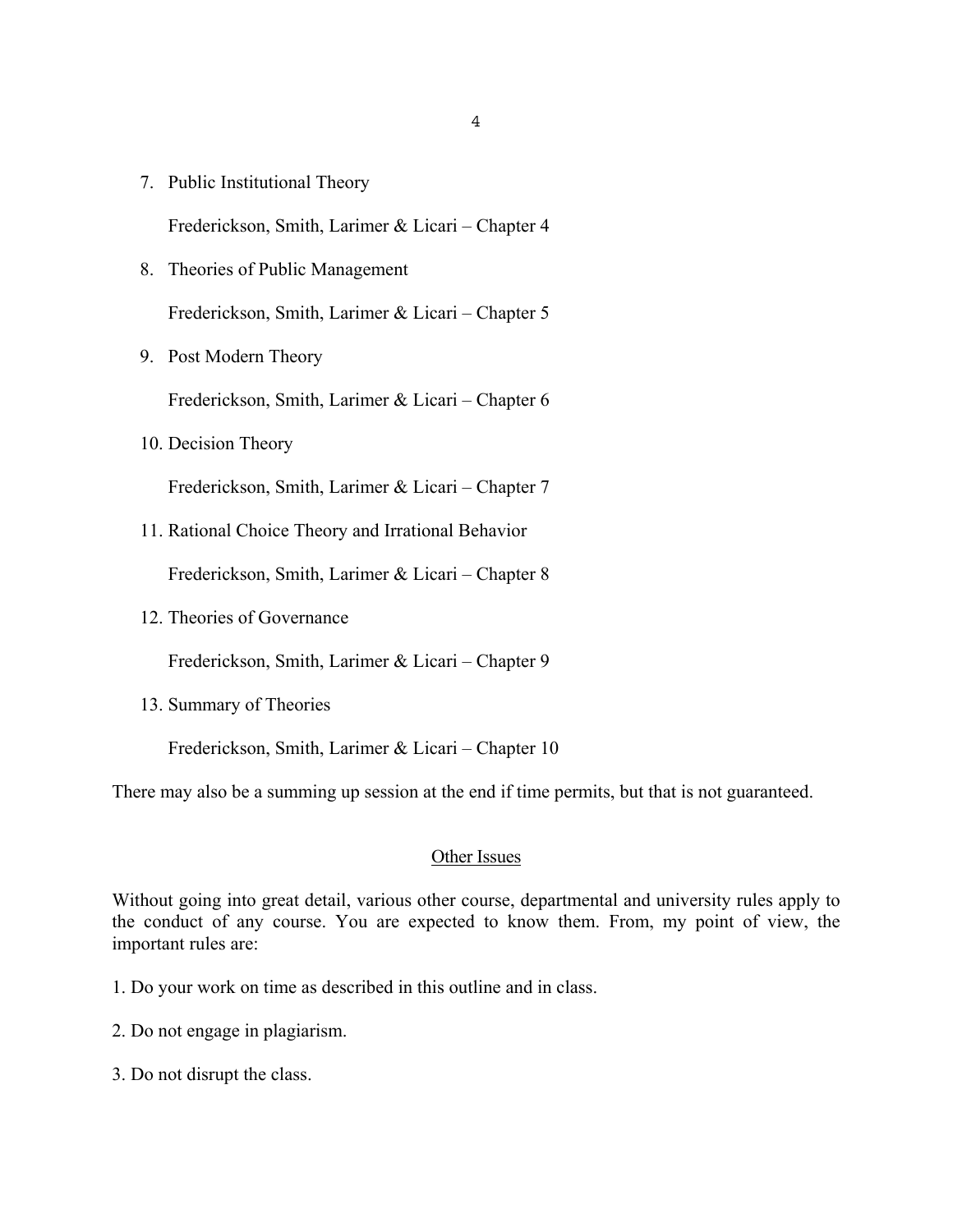4. Keep an open mind with respect to value systems and approaches to inquiry.

5. All short summaries of presentations and the final research paper should be in WORD format and given to the instructor in that form. In some cases, presentation notes might also be presented as PowerPoint slides, but the final paper must be in WORD.

Other rules of general interest from a departmental or university perspective are contained in the material that follows. The instructor only takes responsibility for the essence of the above material.

#### **Academic Accommodations**

The Paul Menton Centre for Students with Disabilities (PMC) provides services to students with Learning Disabilities (LD), psychiatric/mental health disabilities, Attention Deficit Hyperactivity Disorder (ADHD), Autism Spectrum Disorders (ASD), chronic medical conditions, and impairments in mobility, hearing, and vision. If you have a disability requiring academic accommodations in this course, please contact PMC at 613-520-6608 or pmc@carleton.ca for a formal evaluation. If you are already registered with the PMC, contact your PMC coordinator to send me your *Letter of Accommodation* at the beginning of the term, and no later than two weeks before the first in-class scheduled test or exam requiring accommodation (*if applicable*). After requesting accommodation from PMC, meet with me to ensure accommodation arrangements are made. Please consult the PMC website for the deadline to request accommodations for the formally-scheduled exam (*if applicable*).

**For Religious Observance:** Students requesting accommodation for religious observances should apply in writing to their instructor for alternate dates and/or means of satisfying academic requirements. Such requests should be made during the first two weeks of class, or as soon as possible after the need for accommodation is known to exist, but no later than two weeks before the compulsory academic event. Accommodation is to be worked out directly and on an individual basis between the student and the instructor(s) involved. Instructors will make accommodations in a way that avoids academic disadvantage to the student. Instructors and students may contact an Equity Services Advisor for assistance (www.carleton.ca/equity).

**For Pregnancy:** Pregnant students requiring academic accommodations are encouraged to contact an Equity Advisor in Equity Services to complete a *letter of accommodation*. Then, make an appointment to discuss your needs with the instructor at least two weeks prior to the first academic event in which it is anticipated the accommodation will be required.

**Plagiarism:** The University Senate defines plagiarism as "presenting, whether intentional or not, the ideas, expression of ideas or work of others as one's own." This can include: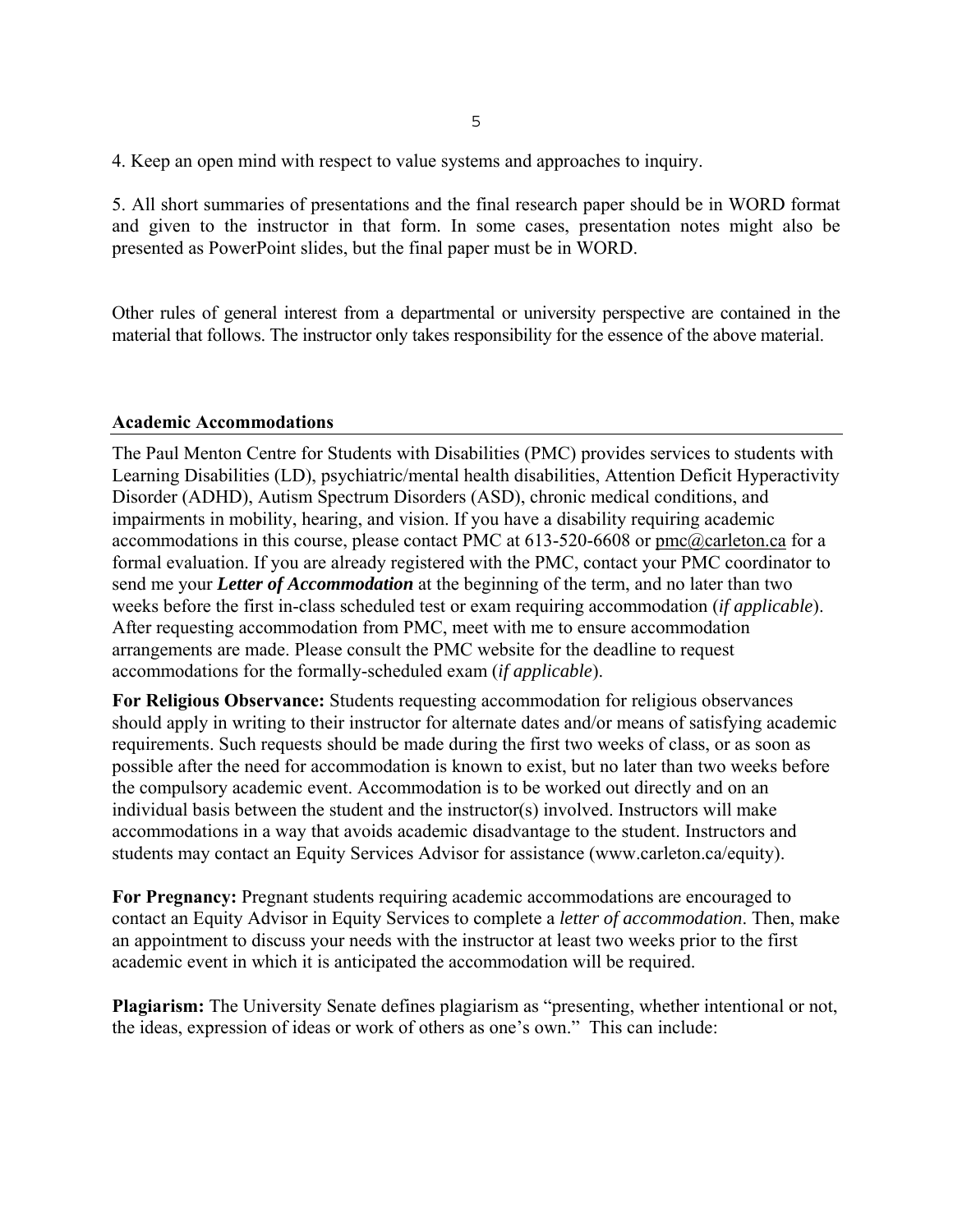- reproducing or paraphrasing portions of someone else's published or unpublished material, regardless of the source, and presenting these as one's own without proper citation or reference to the original source;
- submitting a take-home examination, essay, laboratory report or other assignment written, in whole or in part, by someone else;
- using ideas or direct, verbatim quotations, or paraphrased material, concepts, or ideas without appropriate acknowledgment in any academic assignment;
- using another's data or research findings;
- failing to acknowledge sources through the use of proper citations when using another's works and/or failing to use quotation marks;
- handing in "substantially the same piece of work for academic credit more than once without prior written permission of the course instructor in which the submission occurs.

Plagiarism is a serious offence which cannot be resolved directly with the course's instructor. The Associate Deans of the Faculty conduct a rigorous investigation, including an interview with the student, when an instructor suspects a piece of work has been plagiarized. Penalties are not trivial. They may include a mark of zero for the plagiarized work or a final grade of "F" for the course.

Student or professor materials created for this course (including presentations and posted notes, labs, case studies, assignments and exams) remain the intellectual property of the author(s). They are intended for personal use and may not be reproduced or redistributed without prior written consent of the author(s).

**Submission and Return of Term Work:** Papers must be submitted directly to the instructor according to the instructions in the course outline and will not be date-stamped in the departmental office. Late assignments may be submitted to the drop box in the corridor outside B640 Loeb. Assignments will be retrieved every business day at **4 p.m.**, stamped with that day's date, and then distributed to the instructor. For essays not returned in class please attach a **stamped, self-addressed envelope** if you wish to have your assignment returned by mail. Final exams are intended solely for the purpose of evaluation and will not be returned.

**Grading:** Standing in a course is determined by the course instructor, subject to the approval of the faculty Dean. Final standing in courses will be shown by alphabetical grades. The system of grades used, with corresponding grade points is:

| Percentage | Letter grade | 12-point scale Percentage |           | Letter grade | 12-point scale |
|------------|--------------|---------------------------|-----------|--------------|----------------|
| 90-100     | $A+$         |                           | 67-69     |              |                |
| 85-89      | A            |                           | 63-66     |              |                |
| 80-84      | $A-$         | 10                        | 60-62     |              |                |
| 77-79      | $B+$         |                           | 57-59     | D+           |                |
| 73-76      |              |                           | 53-56     |              |                |
| 70-72      | В-           |                           | $50 - 52$ |              |                |